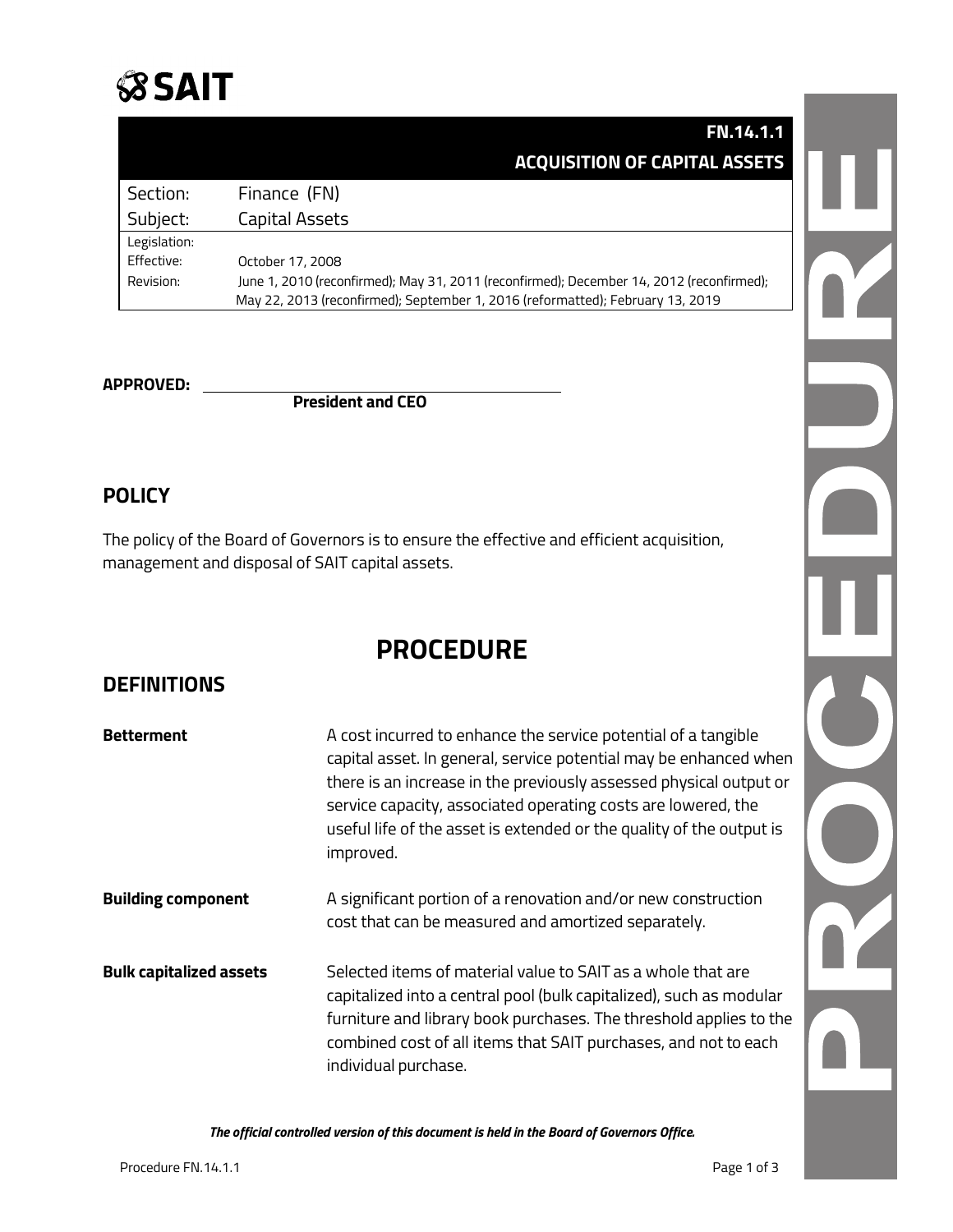

| <b>Capital asset acquisition</b> | An acquisition that meets all of the following requirements:<br>All computers are recorded as capital assets. This includes<br>$\bullet$<br>central infrastructure as determined by the Capital Assets<br>section, Finance department.<br>Has a cost equal or greater than \$5,000 at the time of<br>$\bullet$<br>purchase (including GST, net of rebate).<br>Has a useful life that extends beyond one year.<br>In certain circumstances, items with a cost less than \$5,000<br>$\bullet$<br>are still considered capital assets.<br>Is held for use in the provision of services on a continuing<br>basis.<br>Is not intended for sale in the regular course of business. |  |
|----------------------------------|------------------------------------------------------------------------------------------------------------------------------------------------------------------------------------------------------------------------------------------------------------------------------------------------------------------------------------------------------------------------------------------------------------------------------------------------------------------------------------------------------------------------------------------------------------------------------------------------------------------------------------------------------------------------------|--|
| <b>Capital asset categories</b>  | Capital assets are classified according to the following categories and<br>average useful life periods:<br>Building components - Estimated useful life<br>$\bullet$<br>Buildings - 40 years<br>$\bullet$<br>Computer hardware and software - 3 years<br>Furnishings, equipment and library - 10 years<br>Leasehold Improvements - Length of lease (including<br>$\bullet$<br>expected renewals)<br>Renovations - 10 or 25 years<br>Vehicles - 5 years<br>$\bullet$                                                                                                                                                                                                           |  |
| <b>Capital costs</b>             | The cost of a capital asset includes the purchase price (including<br>GST, net of rebate) and all costs directly attributable to the<br>acquisition, construction, development or betterment of the<br>asset, including installing the asset at the location and bringing                                                                                                                                                                                                                                                                                                                                                                                                    |  |

#### **PROCEDURE**

1. The Supply Management section, Finance Department, is responsible for procuring all capital assets. To initiate the procurement process, the school/department must submit a requisition to Supply Management, indicating if the acquisition is new or is a replacement of an existing asset.

the asset to the condition necessary for its intended use.

2. When capital assets have special infrastructure requirements, the school/department acquiring the asset is responsible for consulting with the Facilities Management and/or Information Technology Services departments. The school/department must obtain confirmation that a plan is in place for the appropriate infrastructure to support the new

*The official controlled version of this document is held in the Board of Governors Office.*